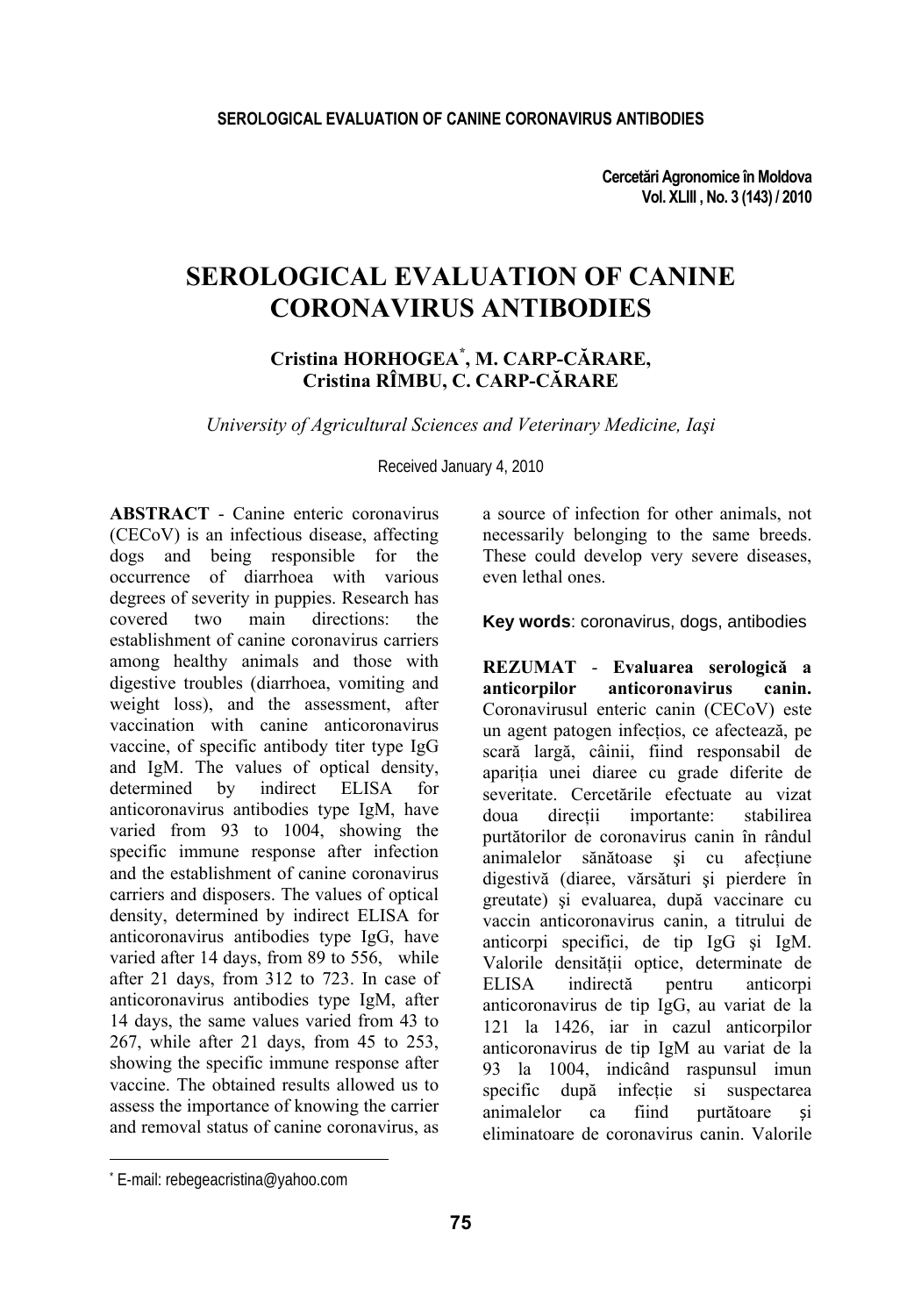#### **Cristina HORHOGEA, M. CARP-CĂRARE, Cristina RÎMBU, C. CARP - CĂRARE**

densităţii optice, determinate de ELISA indirectă pentru anticorpi anticoronavirus de tip IgG, au variat, la 14 zile, de la 89 la 556, iar la 21 de zile, de la 312 la 723. În cazul anticorpilor anticoronavirus de tip IgM, la 14 zile, aceleași valori au variat de la 43 la 267, iar la 21 de zile, de la 45 la 253, indicând raspunsul imun specific postvaccinal. Rezultatele obtinute ne-au permis să apreciem importanţa cunoaşterii statusului de purtător şi eliminator de coronavirus canin, fiind sursă de infecție și pentru alte animale, nu neapărat din aceeaşi specie, și care pot dezvolta afecțiuni foarte severe, chiar letale.

Cuvinte cheie : coronavirus, câini, anticorpi

## **INTRODUCTION**

Coronaviruses belong to *Coronaviridae* family, *Coronavirus* genus and include three distinct antigenic groups (Spaan, 1988; Lai, quoted by Gorbalenya *et al..,* 2004), each having genetically related species. Canine coronavirus (CCoV), feline coronavirus (FCoV), transmissible gastroenteritis virus in pigs (TGEV) and human coronavirus 229E belong to the first group. Viruses are large (27-32 kb), enveloped, with unsegmented genome, positive RNA monocatenar type and responsible for the production of various diseases in humans, fowls and domestic animals (Volker, 2007).

Respiratory tract, gastrointestinal organs and nervous tissue are the most common target organs for coronaviruses, but other organs are equally affected (Buonavoglia, 2006; Decaro, 2008). Canine coronavirus may cause very contagious enteritis (Ruggieri, 2007). It was discovered in 1971 in Germany, during an outbreak in sentry dogs (Binna *et al.,* 1974, quoted by Pratelli, 2006).

In puppies, alone or in combination with other pathogens, coronavirus is responsible for the occurrence of diarrhoea, vomiting, dehydration, loss of appetite and occasional death. It was noted that the carrier and disposer status of coronavirus in faeces might be more lasting than reported. Pratelli *et al.* (2003) detected canine coronavirus in the faeces of naturally infected puppies, for a period of up to 180 days. Therefore, it can be concluded that these asymptomatic animals could serve as a continuous source of virus that can induce an immune response in dogs.

Research has covered two main directions: the establishment of canine coronavirus carriers status among healthy animals, or with poor digestive symptoms (diarrhoea, vomiting and weight loss), and the evaluation of anticoronavirus specific antibodies type IgG and IgM, after vaccination with canine anticoronavirus vaccine.

## **MATERIALS AND METHODS**

Investigations were conducted during 2008 - 2009 on both sexe 50 dogs, of different breeds and ages; 15 of them were shown for consultation in different clinics of Iaşi for the modification of health condition (especially, digestive symptoms). 15 samples were taken from the Miroslava paddock of Iaşi. 20 subjects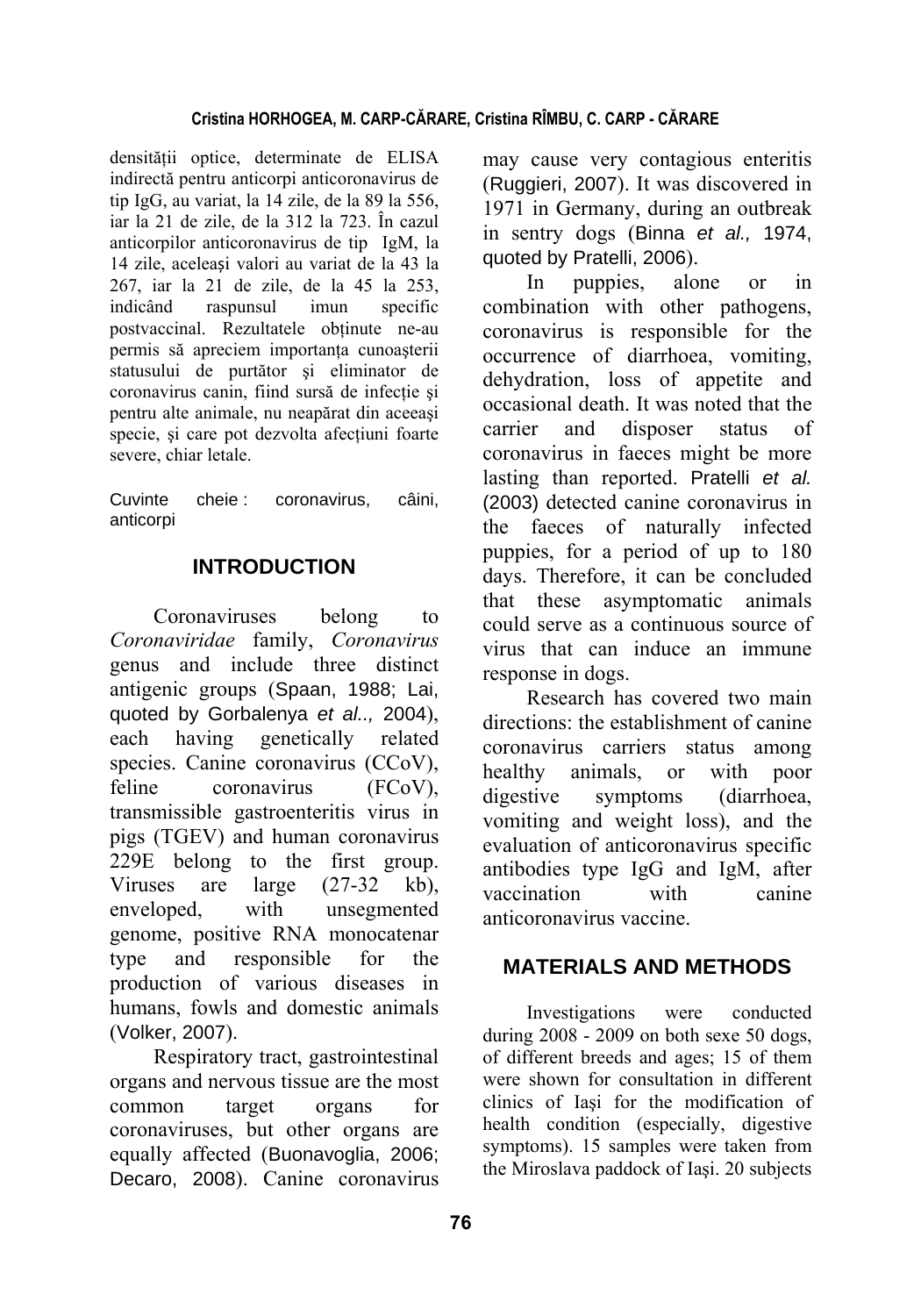were evaluated for determining the degree of carrier and disposer of coronavirus; they were clinically healthy.

As concerns the vaccination, there were two groups of 10 clinically healthy animals, a group being vaccinated with canine anticoronavirus vaccine. The evaluation of postvaccinal titer was done after 14 and 21 days. We also mention that the healthy status was based on clinical examination and testing anticoronavirus antibodies.

The materials were subjected to the pathological examination in the Microbiology-Immunology Laboratory of the University Centre for Veterinary Research of Iaşi (financing the materials was done through the IDEI project, code 1129/2008, CNCSIS) and TRITEST medical analysis laboratory of Iaşi.

The pathogenic material was represented by blood samples collected without anticoagulant for serum expression. Serums were stored at  $-20^{\circ}$ C until testing. The obtained serum samples were then examined serologically for canine anticoronavirus antibodies type IgG and IgM, using indirect enzyme immunoassay tests ELISA: DRG ® Canine Corona Virus IgG ELISA (EIA-2482), DRG ® Canine Corona Virus IgM ELISA (EIA-2483).

The test was based on canine coronavirus glycoprotein reaction with dog polyclonal antibodies. Microplate wells of the kit were coated with these proteins. Negative control was reconstituted in 1 ml of deionised water. For the quantitative test, three dilutions were done for each sample, from 1:30 (90, 270, 810), three dilutions from 1:10 for positive control and negative control.

There were transferred 100 ml of each dilution in plates, incubated for 60 minutes at 37°C, washed four times with wash solution, previously diluted 200 x; 100 ml HRPO-anti IgG were added, conjugated to species, were incubated for 60 minutes at 37°C and washed, 100 ml substrate was added (prepared before the use by mixing equal parts of A and B buffer substrate) in each well; they were incubated 15-25 minutes at room temperature (21°C), 50 ml stop solution was added into each well and the plates were read at 450 nm.

To validate the plate, the positive control must have optical density values  $(OD) > 0.500$ , and the negative control  $DO < 0.250$ . A titer of 90 and greater, obtained from sick animals, is a suggestive sign, and these are suspected of being disposers of coronavirus. As reference values,  $DO < 30$  = negative reaction,  $90-270$  = positive, probably disposer of canine coronavirus, requiring retesting after three months,  $810 = \text{big}$ titer in animals after infection.

The determination of titres of IgG and IgM in serum was performed by automated analysis system CHEMWELL MANAGER 2902, an automatic analyzer for processing general chemistry analysis and immunological analysis by ELISA (in vitro techniques).

## **RESULTS AND DISCUSSION**

According to the investigations carried out on 15 sick animals with signs of gastroenteritis as diarrhoea, vomiting, weight loss, 13 of them were positive at detecting IgG coronavirus antibodies and only one at coronavirus antibodies type IgM. In wild dogs coming from Miroslava, coronavirus antibodies type IgG were detected in all the animals. The healthy dogs, used as control, have shown antibodies, because they were vaccinated.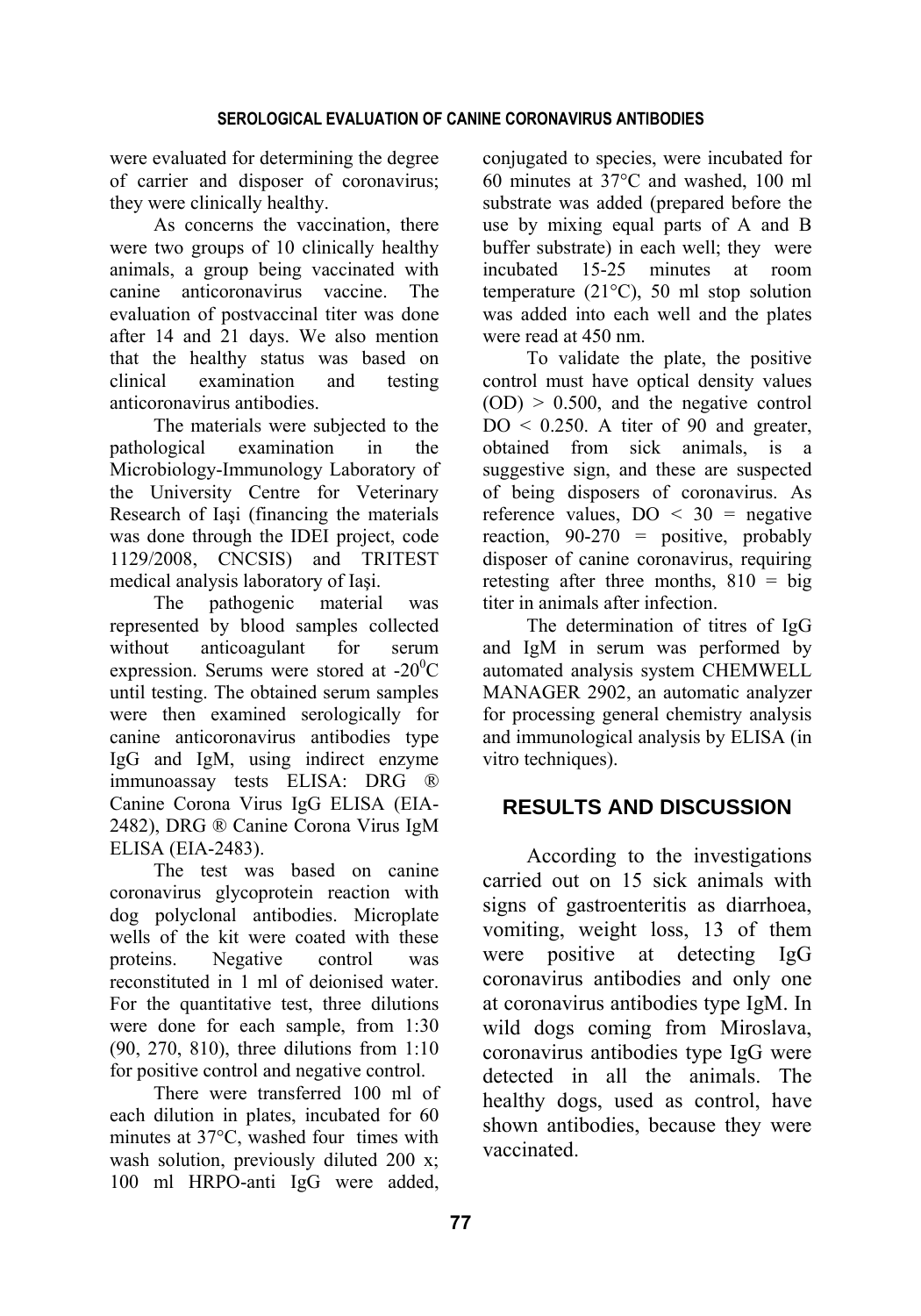The values of optical density, determined by indirect ELISA for coronavirus antibodies type IgG, ranged from 121 to 1426, and in the case of IgM coronavirus antibodies, they ranged between 93 and 1004, indicating the specific immune response after infection and that animals were suspected as carriers and disposers of canine coronavirus.

Regarding the determination of IgM coronavirus antibodies, five of the positive samples for IgG were also positive for IgM.

Dog coronavirosis is considered a mild or severe gastroenteritis in puppies, in which viral replication occurs primarily in the intestine epithelium. However, little is known about the immune mechanisms involved in protection. Antibodies produced by the digestive tract associated to the lymphoid tissue were the major effectors of immune response to enteric pathogens as coronaviruses.

The positive dogs for coronavirus antibodies type IgM with signs of gastroenteritis have shown recent infections of about 14 days. The dogs that were positive to IgM and negative to IgG suggested a very recent infection, of about 2-5 days, sufficient for the IgG antibody production.

The reference values of serum immunoglobulin in dogs had variations from one individual to another, for which it was examined in parallel on uniform groups of dogs, before and after vaccination.

Serological investigations of dogs prior to vaccination have shown that the limits of serum IgG (800- 1800 mg/ml) and IgM (60-280 mg/ml) were close to immunogram benchmarks of the canine species.

After vaccination, the antibody levels followed an ascending curve of values, corresponding to the period from 14 to 21 days, which results in a maximum antibody titer on the 21st day. The values recorded for IgG and IgM have increased proportionally with IgG and IgM anticoronavirus antibodies, given the limits of variation of 998-2790μg/ml for IgG and 72-550μg/ml for IgM on the 14th day and the values of 1890-3200μg/ml for IgG and 62-450μg/ml for IgM, on the 21st day.

The values of optical density, determined by indirect ELISA for IgG antibodies to coronavirus on the 14th day ranged from 89 to 556 and on the 21st day, from 312 to 723. Coronavirus antibodies type IgM, after 14 days, ranged from 43 to 267 and after 21 days, from 45 to 253, indicating the specific postvaccinal immune response.

The obtained results were similar to those obtained by other researchers from different countries and geographical areas. These results allowed us to appreciate that the number of carriers and disposers of coronavirus was much larger and difficult to suspect, especially because animals did not have obvious symptoms.

Another worthy aspect was that more animals kept together, even